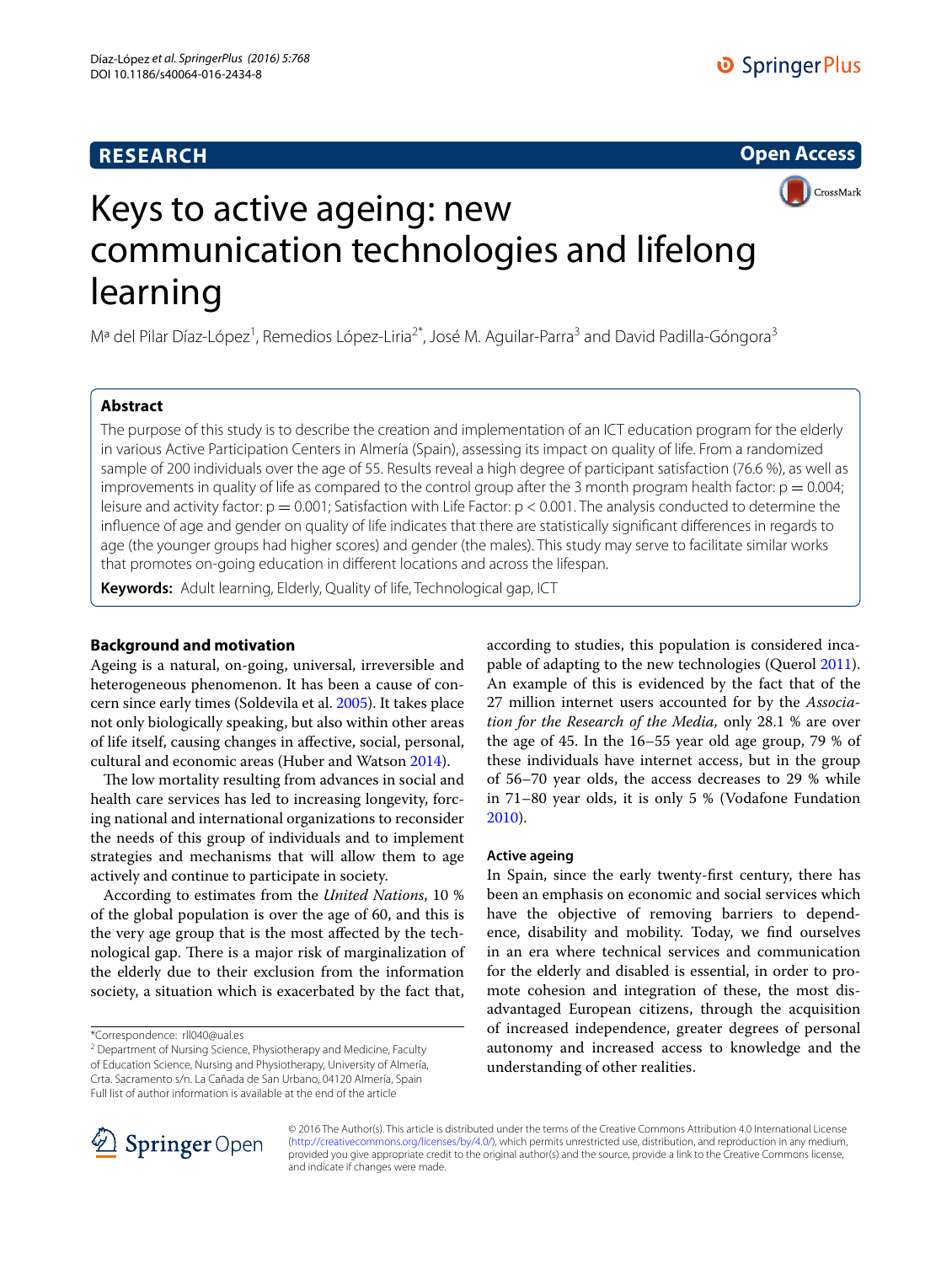The 2012 European Year of Active Ageing and Solidarity between Generations defined active ageing as a way of offering the elderly the possibility of participating fully in society, strengthening their employment possibilities, allowing them to actively contribute through volunteerism, to live independently, adapting housing, infrastructures, technology and transportation. "The fundamental issue is not that we age, but how we do so" (Botella [2005](#page-7-4), p. 34). This vision breaks with false myths and prejudices about ageing and, according to the World Health Organization, it permits the elderly to improve their quality of life through their overall health (biological, mental and social), developing their potential and participating in society in accordance with their needs, desires and abilities.

#### **Lifelong learning among seniors**

In order for this experience to be a positive one for the elderly, it should be associated with continuing education, considered the most valuable tool in the processes of social inclusion, active citizenship and personal development, and resulting in an improvement of the quality of life of these adults. It considers the specific needs of each individual, based on their motivations and interests, capabilities and learning rhythms, former education and personal characteristics, also considering the great possibilities that the new technologies of information and communication (ICT) have to offer (Agudo [2006;](#page-7-5) Agudo et al. [2012](#page-7-6); Bermejo [2012](#page-7-7); González et al. [2012;](#page-7-8) Muñoz [2012](#page-7-9); Pérez and De-Juanas [2013](#page-7-10)).

Learning is innate in all humans, a latent process across the life cycle in which skills, experiences, intelligence, memory, and perception, among other qualities, intervene. Continuing education takes on a variety of goals and aims to develop the well-being of the individuals and their quality of life (Bermejo and Miguel [2008;](#page-7-11) Kallen [1996](#page-7-12); Mas-Torelló [2006;](#page-7-13) OMS [2002;](#page-7-14) Padilla et al. [2010](#page-7-15); Pérez and De-Juanas [2013\)](#page-7-10).

#### **Social participation and new technology**

Social participation is another concept that is currently on the rise. It ensures that individuals interact with others, thereby increasing their self-esteem and sense of belonging. The establishment of appropriate social relationships may play a large role in determining personal success which is associated with happiness and with it, the so-desired quality of life (Hung and Lu [2014](#page-7-16); Díaz-López et al. [2013](#page-7-17); Padilla et al. [2010;](#page-7-15) Vicente [2011](#page-7-18)).

The huge potential of the new technologies in improving quality of life has not gone unnoticed by those working in the field of education, particularly, those working with the elderly. New designs, communication systems, computing, robotics, home automation, product standardization, new technologies applied to technical assistance and many others, make it possible for many elderly individuals to enjoy a more independent life (Abad [2014;](#page-7-19) Hersh [2014;](#page-7-20) Padilla and Padilla [2008](#page-7-21); Padilla et al. [2010](#page-7-15); Pavón [2000\)](#page-7-22).

Today's technological revolution (computers, tablets, cellular phones, etc.) allows individuals, despite their age and limitations, to have the same rights and opportunities. Education or training should assist older adults to understand the underlying structure of new technologies (Huber and Watson [2014](#page-7-1)).

It is important that these "digital habits" do not become elements that shall further distance the disabled, elderly and general population. Therefore, day after day, these new technologies are becoming more essential in social and labor integration (Agudo et al. [2012;](#page-7-6) Hersh [2014](#page-7-20); Pavón [2000\)](#page-7-22), the basis of many policies regarding the disabled and elderly in various member countries of European Union.

New technologies are also key in encouraging this social participation, as they allow for users to be in contact with and to communicate with others, to access culture, education, etc. (Agudo et al. [2012;](#page-7-6) Pavón [2000](#page-7-22)). Empirical studies on continuous education in the elderly tend to be very limited, particularly those focusing on the ICTs relationship, since there is little research on the variables that may modulate or influence the quality of life of this group (Chen et al. [2008](#page-7-23); González et al. [2012](#page-7-8); Villar et al. [2010\)](#page-7-24). There is little data about design issues related to technology and older adults (Czaja and Lee [2003](#page-7-25); González et al. [2012\)](#page-7-8).

#### **Research objective**

The purpose of this work is to describe the development and implementation of a new information and communication technology (ICT) education program for individuals over the age of 55, held in various Active Participation Centers located in the province of Almería (Andalusia, Spain) and how it affects their quality of life.

# **Methods**

#### **Design**

The study was conducted based on a pre–post experimental design (with an experimental and control group) using subjects over the age of 55 who attend these Almería active participation centers.

#### **Research subjects**

Randomized sampling was carried out on 200 individuals over the age of 55 in the province of Almería (Spain). It was assigning random numbers to participants (with the website [https://www.randomizer.org/\)](https://www.randomizer.org/). The study was focused on a specific group of seniors who were engaged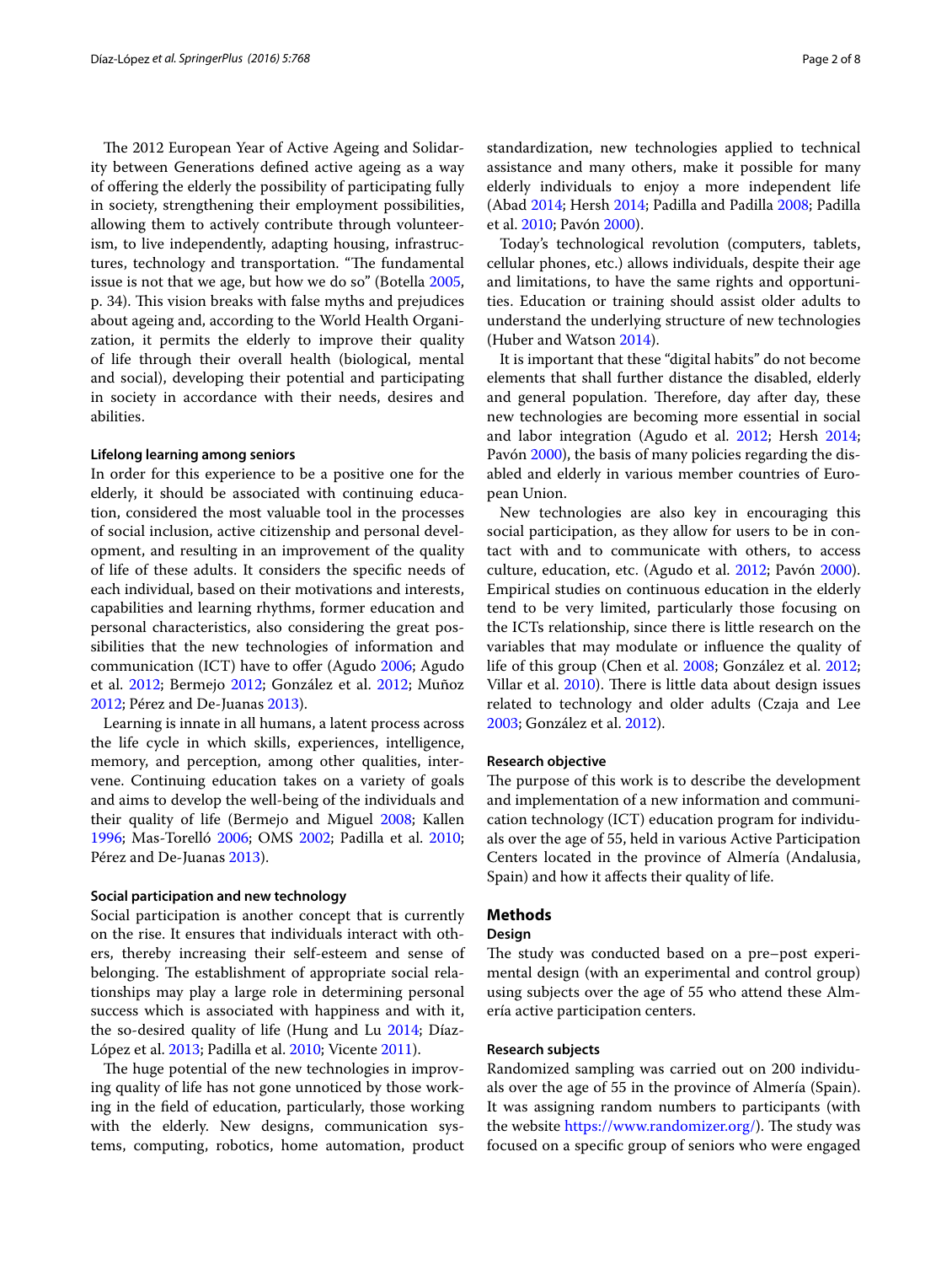in Active Participation Centres that offer leisure time activities specifically for seniors in Almería. This segment of senior-oriented social services represents an institutional context for the manifestation of the discourse of active ageing, which declare the aim of enabling seniors to spend their free time actively, adhere to ideas of independence, self-responsibility and activity. These centres offer lectures with a positive vision of ageing based on an active lifestyle, exercise programmes, snack-bar and entertainment for older over 55–60 years or more of age and have retired. The participants, around 1.000 persons in this city are home-based senior citizens who possess normal recognition functions, and can go outside independently.

Finally, the complete information was considered from a total of 112 individuals (experimental group) and 72 in the control group (people who didn't take a course). There were a total of 62 men and 122 women, between the ages of 57 and 86 years. Table [1](#page-2-0) displays the distribution of the participants in the survey in regards to the sociodemographic characteristics that were considered. The exclusion criteria for the study included the failure to sign the informed consent and the failure to systematically attend the program (over 80 % of the sessions).

#### **Procedures**

Program implementation in the Almería Active Participation Centers was carried out over a 4 month period, from the 18th of November until the 10th of February of

<span id="page-2-0"></span>**Table 1 Characteristics of experimental and control groups of the study**

| Variable            | <b>Experimental group</b> | Control group    |
|---------------------|---------------------------|------------------|
|                     | N                         | N                |
| Age                 |                           |                  |
| 55-60 years         | 16                        | 10               |
| $61 - 70$ years     | 60                        | 44               |
| $71-80$ years       | 28                        | 12               |
| 81-86 years         | 8                         | 6                |
| Total (M; SD)       | 112 (69.38; 7.04)         | 72 (67.46; 6.25) |
| Academic background |                           |                  |
| Primary             | 44                        | 40               |
| Medium              | 24                        | 10               |
| Professional        | 20                        | 10               |
| Superior            | 24                        | 12               |
| Total               | 112                       | 72               |
| Gender              |                           |                  |
| Male                | 32                        | 30               |
| Female              | 80                        | 42               |
| Total               | 112                       | 72               |

2014, in two weekly sessions of an hour and a half each. Multi-disciplinary professors from the University and undergraduate degree students from the Psychopedagogy Department were responsible for the teaching.

After a meeting held in various centers and the detailed explanation of the program objectives and content, written informed consent was requested from the participants. During the first session, the pre-test questionnaires were completed and the educational proposal was explained to the participants: objectives, content, methodology, educational materials, equipment, participation and communication styles as well as a detailed description of the activities that would form a part of the teaching–learning process, focused mainly on group dynamics (such as games in pairs, role-playing, group reflections, practical activities with cell phones and computers, analysis of diverse points of view, etc.).

This senior educational program was developed in the computer classrooms of the Active Participation Centers. Eighteen sessions of participative and practical work were held. The main objective was for the elderly participants to acquire new skills and abilities in order to optimize their digital competence, improving their emotional state and offering them more autonomy. Specifically, the following objectives were analyzed: "making technological learning fun"; "to handle current technical equipment in order to reduce the gap between the elderly and the young"; "to use computers for basic administrative purposes" and "to overcome the fear that I can't". The teaching conducted by the Psychopedagogy students included the exchange of intergenerational experiences.

### **Session programming**

An initial block of activities focused on content that was related to mobile telephones, androids and iPhones, etc. Activities were carried out in small groups, pairs and individuals, whereby participants had to, for example, take a photograph and send it via Bluetooth to a colleague. They also learned to use applications in order to contact and communicate with others free of charge.

The second block consisted of the use of credit cards, bank operations and purchases over the Internet. Practical simulations were carried out for these, in order to help the participants overcome their fear of the same. And the final block was dedicated to computer-related activities. First, PC usage and handling sessions were carried out: file organization, the use of word processing, etc. and then, Internet navigation was covered: electronic banking, weather consultation, the news, requesting a doctor's appointment, as well as use of applications and programs such as Skype or videoconferences.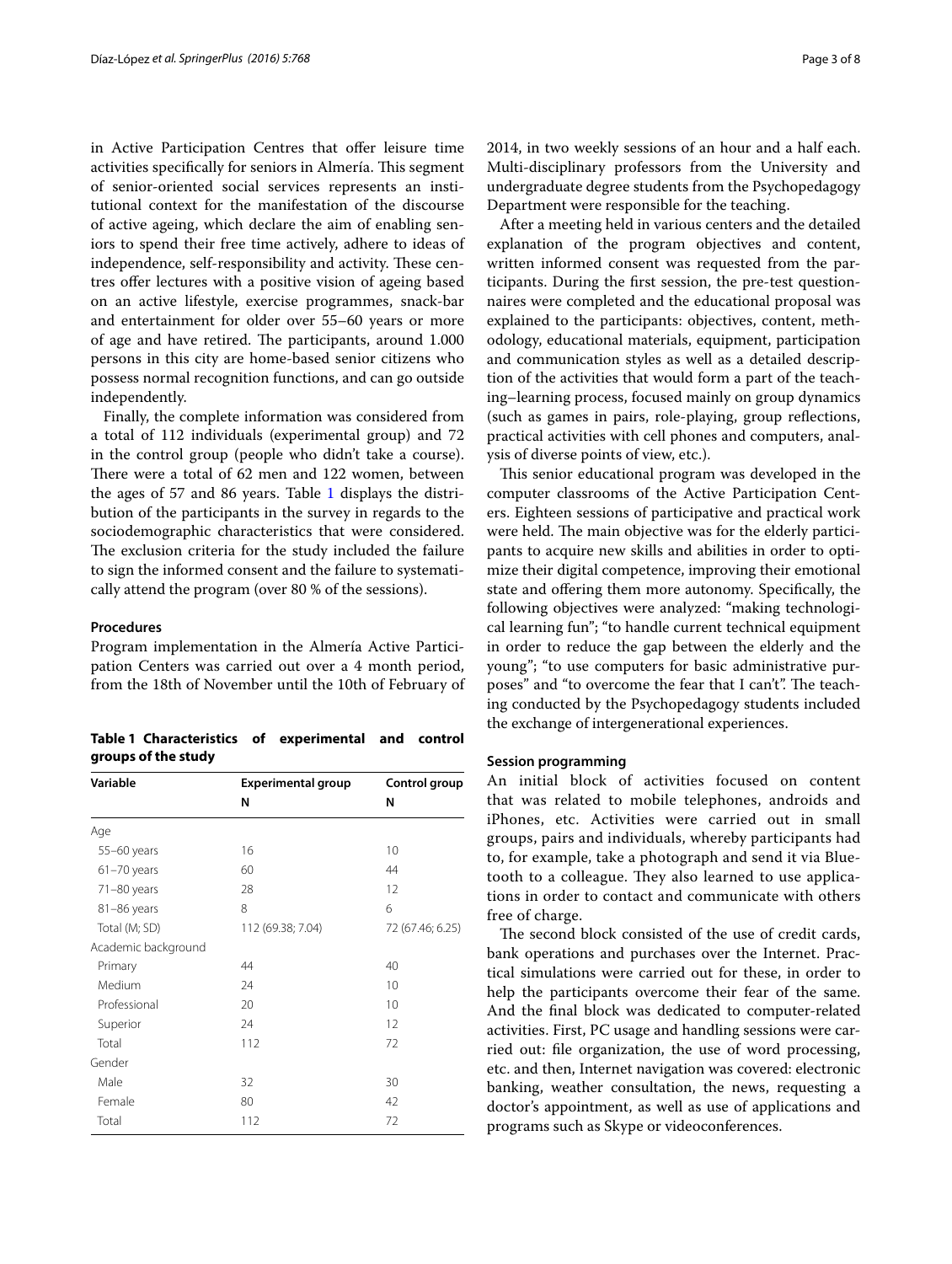#### **Research tools**

To evaluate the repercussions of the ICTs education program on the quality of life of the elderly, the Brief Questionnaire on Quality of Life was used (CUBRE-CAVI, Fernández-Ballesteros and Zamarrón [2007](#page-7-26)). This tool is based on a multi-dimensional vision of quality of life, consisting of 19 items grouped in nine domains that reference health, social integration, functional skills, leisure and activities, environmental quality, life satisfaction, education, income, social and healthcare services as well as quality of life in general. Internal consistency and reliability ranged from 0.92 to 0.70. Cronbach's alpha was calculated in CUBRECAVI domains with 2 or more items: Health (0.70), Social Integration (0.71), Leisure and Activity (0.74), Functional Skills (0.92) and Environmental Quality (0.78).

It can be self-administered or applied by interview, requires primary educational level and takes about 15–20 min. Scores in each domain have a range of 1–4, and there is no QoL total score, but a profile with all the QoL ingredient. Norms in percentiles for people living in the community for all QoL domains with a standard sample.

The elderly participants in the experimental group also completed an ad hoc questionnaire on satisfaction with the ICTs education program, to determine if their expectations were met, if benefits were obtained, if their interest was held, if the experiences, activities and materials were appropriate, if they were satisfied with the teachers, group, etc.

#### **Data analysis**

Data analysis was conducted using the SPSS version 22.0 statistics package, revealing the descriptive results from the pretest and posttest of the experimental and control groups. Subsequently, the means of the posttests were compared with those of the pretests for each group, using the Wilcoxon test for related samples. To determine the existence of differences between groups, the U Mann– Whitney test was used for independent samples. Third, *r* was used to assess the magnitude of the change produced by the intervention (effect size). Similarly, the percentage between posttest and pretest scores for both groups was calculated. Finally, a analysis with U Mann–Whitney test and Kruskal–Wallis was conducted to assess the influence of gender and age complemented by the effect size using *r* and *Cramer´ V*.

#### **Results**

Table [2](#page-4-0) presents the means and standard deviations of the study variables derived from the CUBRECAVI corresponding to the experimental and control groups for each study phase. The control group did not reveal any differences in the quality of life means that were assessed prior to the first assessment and after the 3 month period. On the other hand, in the experimental group, we find that changes occurred in all of the factors making up quality of life after the completion of the educational program period.

Table [3](#page-4-1) reveals that there were no differences between the initial assessment of the elderly participants' quality of life in the experimental group and the control group. However, after the 3 month period, statistical differences were found between both groups for most of the analyzed variables. Subjective health, the health factor, activity and leisure, as well as satisfaction with life were higher in the experimental group participants as opposed to those from the control group. As seen from the effect size, with *r* was found to be moderate.

The analysis conducted to assess the influence of age and gender on quality of life (Table [4](#page-5-0)) indicates that there are statistically significant differences in regards to age (the younger groups had higher scores). On the other hand, there were significant differences found based on gender, that is, men had a higher mean than women. However, based on the effect size reflected via *r,* these differences were found to be moderate.

Regarding the analysis of the satisfaction questionnaire on the ICTs education program, Table [5](#page-6-0) reveals that participants were very satisfied with this program and were willing to increase their knowledge by participating in future editions.

# **Discussion and conclusions**

Based on these analyses, we conclude that the experimental group had a higher mean for the quality of life questionnaire posttest with respect to the pretest, as compared to the control group. The benefits occurring in the individuals participating in the educational program as compared to those from the control group, appeared mainly in the areas of subjective health and life satisfaction. This information supports findings from other studies that suggest that the health factors is one of the most important within the satisfaction and quality of life of the elderly individuals, since they tend to be mainly concerned with their health, questioning of their experiences and personal satisfaction, with all of this affecting their emotional well-being (Gallegos-Carrillo et al. [2006](#page-7-27); Rodríguez-Marín et al. [1993](#page-7-28); Uribe, Valderrama and Molina [2007\)](#page-7-29). Another recent study shows that social capital does not directly predict computer self-efficacy but depends on learning satisfaction as a mediator (Kuo et al. [2013\)](#page-7-30). ICT utilization plays an important role in the well-being of the older femeles who often are unable to use ICT regularly due to their cultural roles.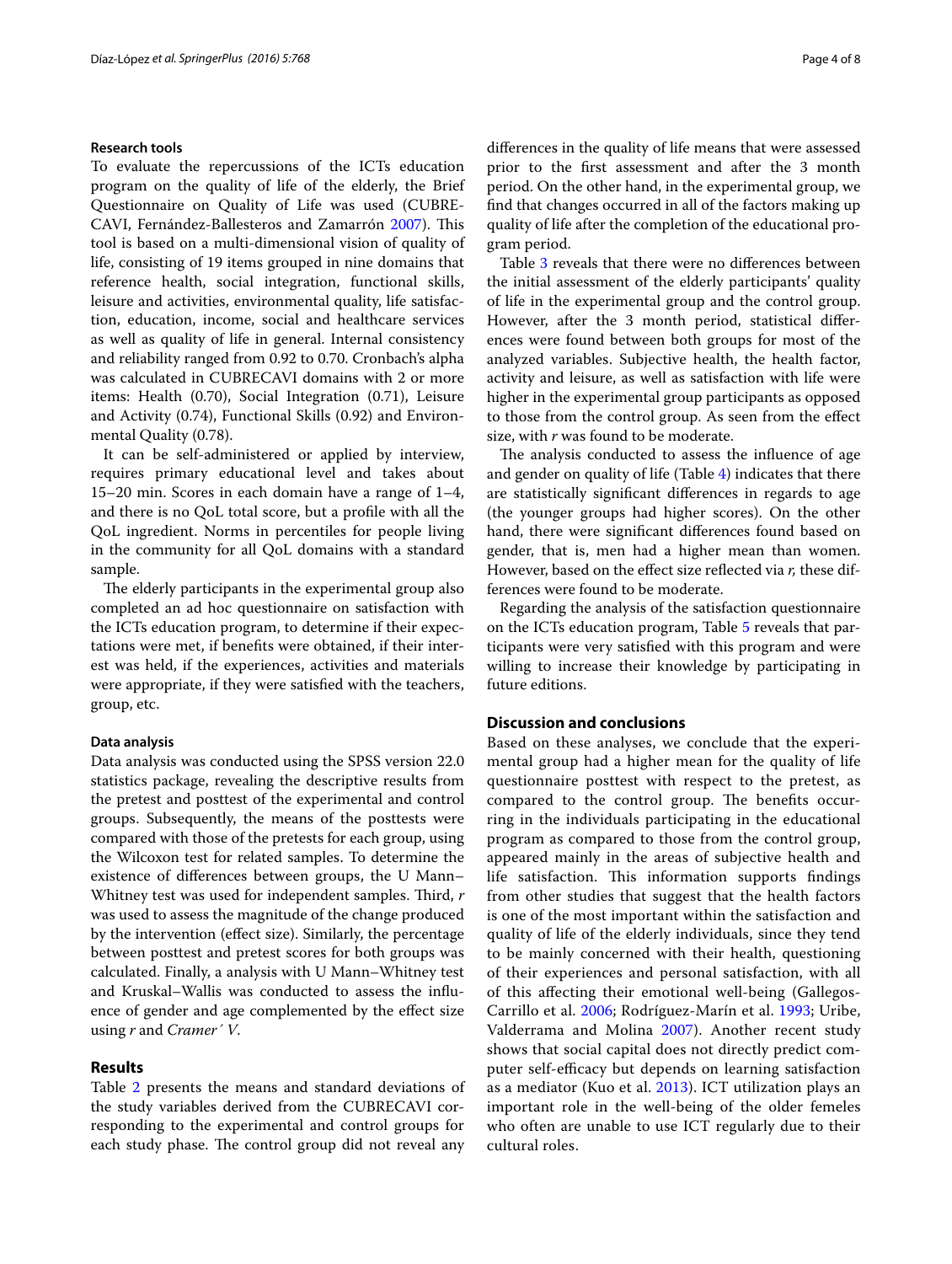| <b>Quality of life variables</b> | <b>Experimental group</b> |                              |          |            |                     | Control group        |            |         |       |          |
|----------------------------------|---------------------------|------------------------------|----------|------------|---------------------|----------------------|------------|---------|-------|----------|
| (CUBRECAVI)<br>Range of 1-4      | Pretest<br>$n = 112$      | <b>Posttest</b><br>$n = 112$ | Pre-post |            | Pretest<br>$n = 72$ | Posttest<br>$n = 72$ | Pre-post   |         |       |          |
|                                  | M(SD)                     | M(SD)                        | z        | р          | r                   | M(SD)                | M(SD)      | z       | p     | r        |
| Subjective health                | 2.79(0.65)                | 3.11(0.71)                   | $-2.56$  | $0.011*$   | $-0.241$            | 2.46(0.89)           | 2.43(0.85) | $-1.00$ | 0.317 | $-0.117$ |
| Objective health                 | 3.20(0.49)                | 3.42(0.39)                   | $-2.77$  | $0.006**$  | $-0.262$            | 3.22(0.52)           | 3.20(0.51) | $-1.16$ | 0.244 | $-0.136$ |
| Mental health                    | 2.90(0.64)                | 3.11(0.50)                   | $-2.53$  | $0.011*$   | $-0.239$            | 2.94(0.56)           | 2.87(0.58) | $-1.16$ | 0.246 | $-0.136$ |
| Health factor                    | 2.97(0.50)                | 3.21(0.43)                   | $-2.69$  | $0.007**$  | $-0.254$            | 2.89(0.58)           | 2.86(0.56) | $-1.96$ | 0.051 | $-0.231$ |
| Social integration factor        | 3.10(0.52)                | 3.25(0.55)                   | $-2.02$  | $0.044*$   | $-0.190$            | 3.18(0.66)           | 3.16(0.70) | $-0.53$ | 0.599 | $-0.062$ |
| Functional skills factor         | 3.17(0.89)                | 3.33(0.75)                   | $-2.49$  | $0.013*$   | $-0.235$            | 3.23(0.63)           | 3.21(0.62) | $-0.28$ | 0.777 | $-0.033$ |
| Leisure and activity factor      | 2.54(0.41)                | 2.69(0.43)                   | $-2.68$  | $0.007**$  | $-0.253$            | 2.36(0.37)           | 2.33(0.36) | $-0.51$ | 0.610 | $-0.060$ |
| Environmental quality factor     | 2.88(0.22)                | 2.94(0.08)                   | $-2.64$  | $0.008**$  | $-0.249$            | 2.95(0.10)           | 2.93(0.10) | $-1.83$ | 0.067 | $-0.215$ |
| Satisfaction with life factor    | 3.14(0.77)                | 3.58(0.56)                   | $-3.44$  | $0.000***$ | $-0.325$            | 3.00(0.71)           | 2.91(0.69) | $-1.34$ | 0.180 | $-0.158$ |

<span id="page-4-0"></span>**Table 2 Quality of life pretest and posttest for experimental and control groups**

Wilcoxon test for related samples

\* *p* ≤ 0.05; \*\* *p* ≤ 0.01; \*\*\* *p* ≤ 0.001

#### <span id="page-4-1"></span>**Table 3 Differences between groups in the Pretest and Posttest**

| Variable (CUBRECAVI)            | $(n = 72)$ groups | Pretest experimental ( $n = 112$ ) and control |       |          | Posttest experimental ( $n = 112$ ) and control<br>$(n = 72)$ groups |         |            |          |
|---------------------------------|-------------------|------------------------------------------------|-------|----------|----------------------------------------------------------------------|---------|------------|----------|
|                                 | U                 | W                                              | р     |          | U                                                                    | W       | р          |          |
| Subjective health               | 784.00            | 1345.00                                        | 0.236 | $-0.087$ | 488.00                                                               | 953.00  | $0.001***$ | $-0.252$ |
| Objective health                | 816.00            | 2301.00                                        | 0.511 | $-0.048$ | 670.00                                                               | 1166.00 | 0.100      | $-0.121$ |
| Mental health                   | 826.50            | 2422.50                                        | 0.288 | $-0.078$ | 796.00                                                               | 1391.00 | 0.187      | $-0.097$ |
| Health factor                   | 802.50            | 1298.50                                        | 0.860 | $-0.012$ | 504.50                                                               | 969.50  | $0.004**$  | $-0.210$ |
| Social integration factor       | 569.00            | 1844.00                                        | 0.528 | $-0.046$ | 515.00                                                               | 746.00  | 0.899      | $-0.009$ |
| <b>Functional skills factor</b> | 868.50            | 1498.50                                        | 0.716 | $-0.026$ | 818.00                                                               | 1484.00 | 0.156      | $-0.104$ |
| Leisure and activity factor     | 567.50            | 1032.50                                        | 0.192 | $-0.096$ | 362.00                                                               | 797.00  | $0.001***$ | $-0.245$ |
| Environmental quality factor    | 703.00            | 2299.00                                        | 0.069 | $-0.173$ | 940.00                                                               | 1535.00 | 0.906      | $-0.008$ |
| Satisfaction with life factor   | 900               | 1566.00                                        | 0.354 | $-0.068$ | 948.00                                                               | 1164.00 | $0.000***$ | $-0.330$ |

U Mann–Whitney test for independent samples

 $* p \le 0.05$ ;  $** p \le 0.01$ ;  $*** p \le 0.001$ 

Similar studies have been carried out in Latin American countries such as Argentina and Mexico. The Rio Cuarto National University has found clear benefits of programs and workshops held for the elderly, since they have expressed a great satisfaction with their participation, highlighting the benefits received from the continuous education (Boarini et al. [2006](#page-7-31)). They offer testimonials such as the following: "It is gratifying to be able to use technologies without this being taboo for people who have never had contact with them"; "The workshop gave us what we were looking for, entering a new world and one without limits" revealing how these digital competence programs for the elderly help to promote their social integration and improve their quality of life (Boarini et al. [2006](#page-7-31); González et al. [2012\)](#page-7-8).

Workshops on basic computer and Internet education for the elderly in the community of San Cristóbal Ecatepec (Mexico) revealed that working with this population may offer a new vision of more active individuals who are capable of facing the challenge of using ICT; rejecting the idea of passivity, hopelessness, deterioration, etc. (Aldana et al. [2012](#page-7-32); Mendoza et al. [2005;](#page-7-33) Villar et al. [2010](#page-7-24)).

In Spain, a recent study conducted at Senior Citizen's Centers in Cuenca on ICTs activity in the elderly, revealed relationships between implication in the activities, experience with computers, and belief in the usefulness of learning new technologies. The elderly also indicated that this education helped them to maintain their mental activity, believing it to be a means of social participation and lifelong learning (González et al. [2012](#page-7-8)).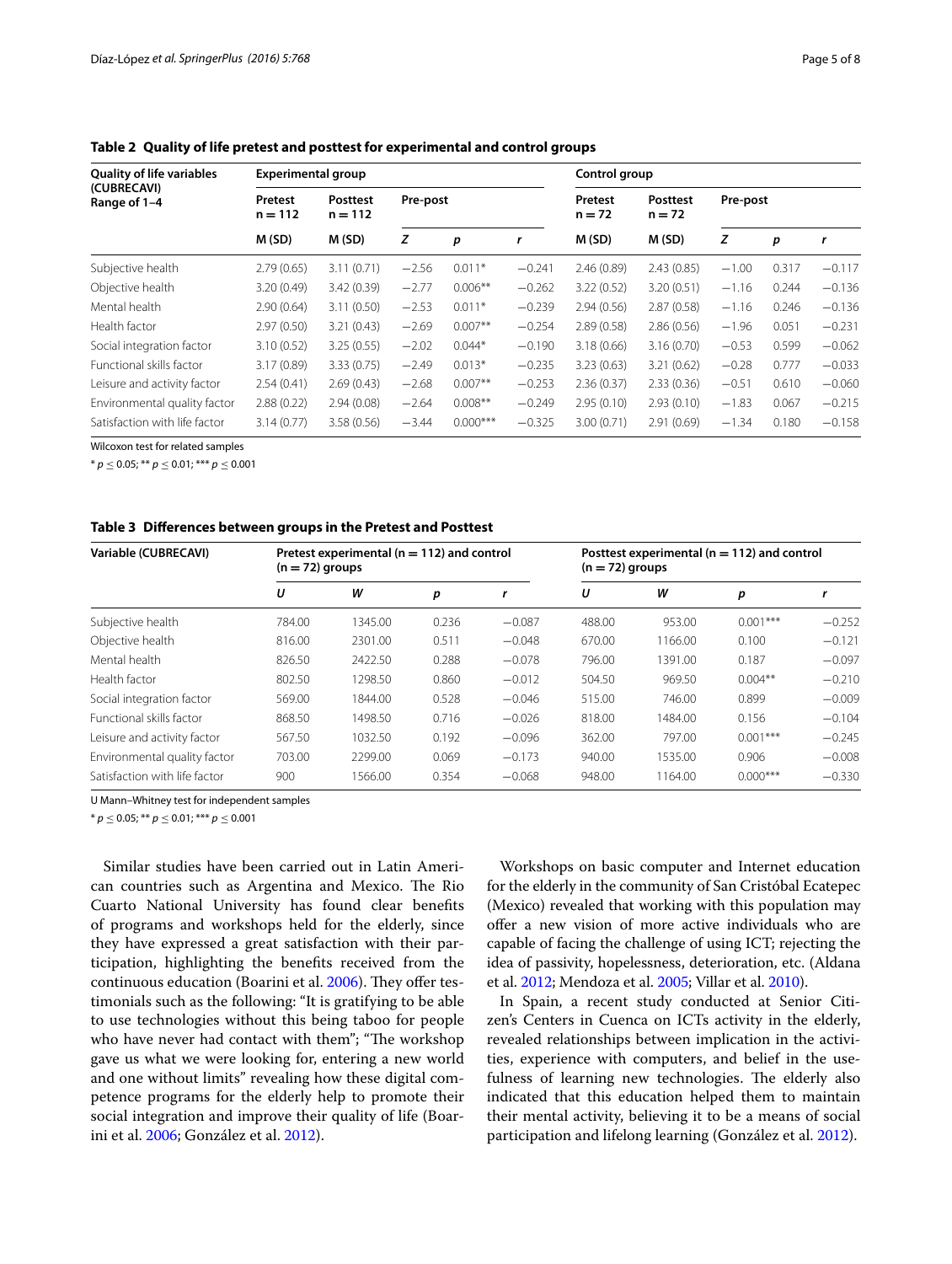| <b>Variables</b>                  | Gender                                   | М    | р          | U      | W      | r        |
|-----------------------------------|------------------------------------------|------|------------|--------|--------|----------|
|                                   | Male ( $n = 32$ )<br>Female ( $n = 80$ ) |      |            |        |        |          |
| Subjective health pretest         | Male                                     | 3.58 | $0.000***$ | 131.50 | 911.50 | $-0.353$ |
|                                   | Female                                   | 2.61 |            |        |        |          |
| Objective health pretest          | Male                                     | 3.51 | $0.000***$ | 112.50 | 853.50 | $-0.343$ |
|                                   | Female                                   | 3.24 |            |        |        |          |
| Mental health pretest             | Male                                     | 3.12 | $0.004**$  | 163.00 | 983.00 | $-0.271$ |
|                                   | Female                                   | 2.95 |            |        |        |          |
| Mental health postest             | Male                                     | 3.03 | $0.004**$  | 161.50 | 981.50 | $-0.275$ |
|                                   | Female                                   | 2.84 |            |        |        |          |
| Health factor pretest             | Male                                     | 3.40 | $0.000***$ | 87.00  | 790.00 | $-0.383$ |
|                                   | Female                                   | 2.94 |            |        |        |          |
| Social integration factor pretest | Male                                     | 3.37 | $0.001***$ | 86.00  | 789.00 | $-0.324$ |
|                                   | Female                                   | 2.84 |            |        |        |          |
| Functional skills factor          | Male                                     | 3.77 | $0.016*$   | 169.50 | 835.50 | $-0.228$ |
|                                   | Female                                   | 3.10 |            |        |        |          |
|                                   | Years                                    | М    | p          | $X^2$  | GI.    | v        |
| Subjective health postest         | 51-60 years ( $n = 16$ )                 | 3.35 | $0.008**$  | 11.72  | 3      | 0.265    |
|                                   | 61-70 years ( $n = 60$ )                 | 2.63 |            |        |        |          |
|                                   | 71-80 years ( $n = 28$ )                 | 2.58 |            |        |        |          |
|                                   | $+$ de 81 years (n = 8)                  | 3.25 |            |        |        |          |
| Objective health pretest          | $51-60$ years (n = 16)                   | 3.46 | $0.024*$   | 9.40   | 3      | 0.237    |
|                                   | $61 - 70$ years (n = 60)                 | 3.27 |            |        |        |          |
|                                   | 71-80 years ( $n = 28$ )                 | 3.24 |            |        |        |          |
|                                   | $+$ de 81 years (n = 8)                  | 3.54 |            |        |        |          |
| Objective health postest          | $51-60$ years (n = 16)                   | 3.65 | $0.001***$ | 15.50  | 3      | 0.303    |
|                                   | 61-70 years ( $n = 60$ )                 | 3.20 |            |        |        |          |
|                                   | 71-80 years ( $n = 28$ )                 | 3.16 |            |        |        |          |
|                                   | $+$ de 81 years (n = 8)                  | 3.55 |            |        |        |          |
| Mental health pretest             | $51-60$ years (n = 16)                   | 3.31 | $0.037*$   | 8.48   | 3      | 0.223    |
|                                   | 61-70 years ( $n = 60$ )                 | 3.25 |            |        |        |          |
|                                   | 71-80 years ( $n = 28$ )                 | 2.72 |            |        |        |          |
|                                   | $+$ de 81 years (n = 8)                  | 2.87 |            |        |        |          |
| Social integration factor postest | 51-60 years ( $n = 16$ )                 | 2.62 | $0.007**$  | 12.26  | 3      | 0.273    |
|                                   | $61 - 70$ years (n = 60)                 | 3.45 |            |        |        |          |
|                                   | 71-80 years ( $n = 28$ )                 | 2.93 |            |        |        |          |
|                                   | $+$ de 81 years (n = 8)                  | 3.37 |            |        |        |          |
| Functional skills factor postest  | 51-60 years ( $n = 16$ )                 | 3.93 | $0.039*$   | 8.39   | 3      | 0.221    |
|                                   | 61-70 years ( $n = 60$ )                 | 3.49 |            |        |        |          |
|                                   | 71-80 years ( $n = 28$ )                 | 2.86 |            |        |        |          |
|                                   | $+$ de 81 years (n = 8)                  | 3.46 |            |        |        |          |

# <span id="page-5-0"></span>**Table 4 Variables between which significant differences are found based on gender using U Mann–Whitney test and age using Kruskal–Wallis**

\* *p* ≤ 0.05; \*\* *p* ≤ 0.01; \*\*\* *p* ≤ 0.001

When considering the age variable, results have revealed that the younger participants in the study perceived greater health benefits, as indicated previously in a study by Barrios et al. [\(2003](#page-7-34)) or they were more likely to volunteer in these types of activities (González et al. [2012](#page-7-8)). In fact, age and disability barriers may be partially removed with the appropriate use of new technologies and technical assistance, however, it is first necessary to break down the mental barriers which tend to limit these individuals. In an article by Pavón ([2000,](#page-7-22) p. 134), an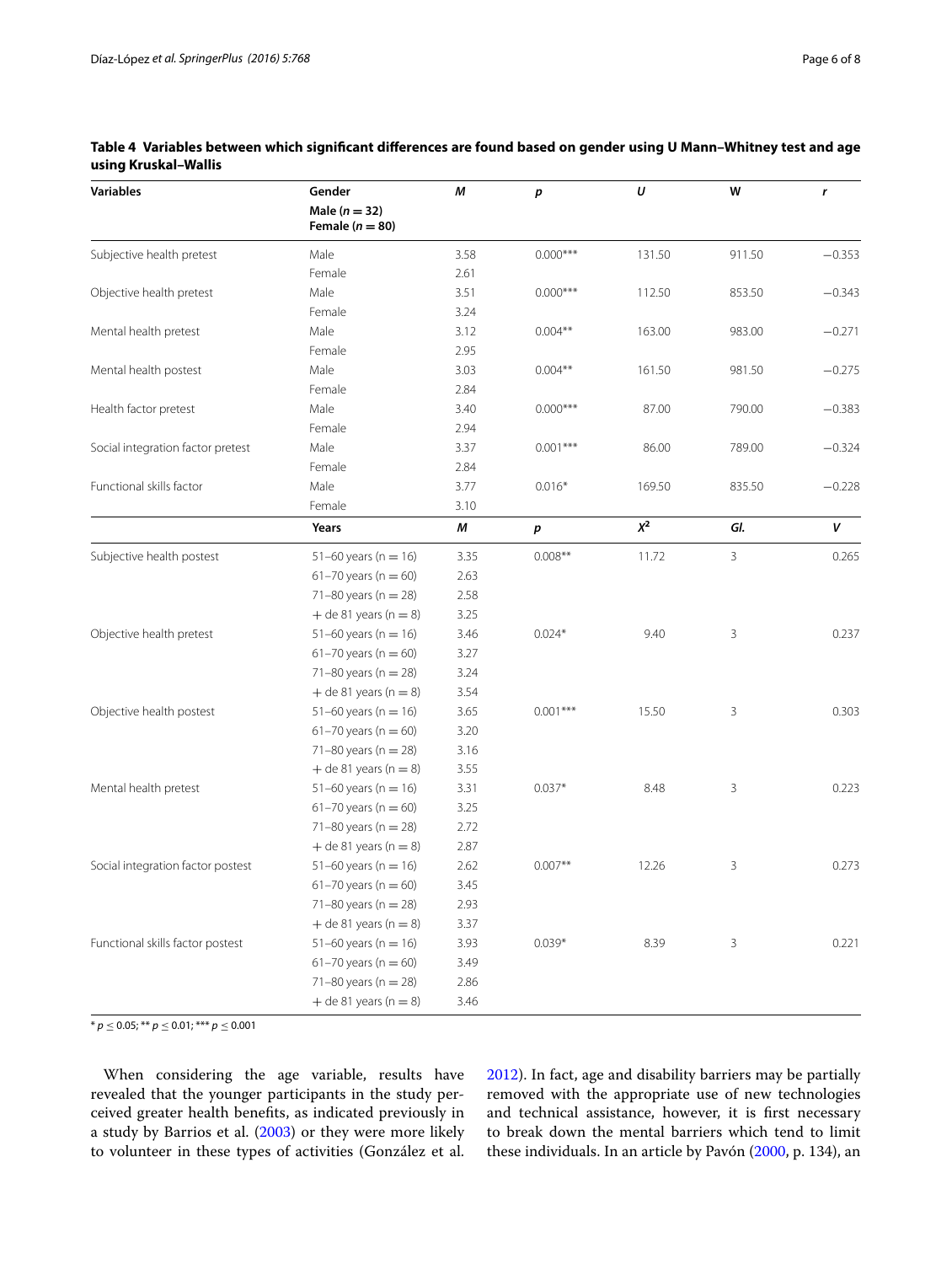| Questions                                                                            | Very                        | Somewhat  | Slightly                    | <b>Not</b> |
|--------------------------------------------------------------------------------------|-----------------------------|-----------|-----------------------------|------------|
|                                                                                      | satisfied                   | satisfied | satisfied                   | satisfied  |
| Have you obtained benefits for your daily life from the information received in the  | 60.7%                       | 37.3 %    | $\Omega$                    | 2%         |
| ICT education program?                                                               | $n = 68$                    | $n = 42$  | $n = 0$                     | $n = 2$    |
| Did the program content meet your expectations?                                      | 57.2 %                      | 37.3%     | 5.5%                        | $\Omega$   |
|                                                                                      | $n = 64$                    | $n = 42$  | $n = 6$                     | $n = 0$    |
| Were the presentations and orientations presented by the teacher appropriate for     | 74.5 %                      | 25.5%     | $\Omega$                    | $\Omega$   |
| your understanding of the topics?                                                    | $n = 84$                    | $n = 28$  | $n = 0$                     | $n = 0$    |
| Did participating in the class increase your discussion, motivation and interest?    | 43 %                        | 57 %      | $\Omega$                    | $\Omega$   |
|                                                                                      | $n = 48$                    | $n = 64$  | $n = 0$                     | $n = 0$    |
| Did the teacher help you to understand the content of the classes?                   | 72.2 %                      | 25.8%     | 2 %                         | $\Omega$   |
|                                                                                      | $n = 81$                    | $n = 29$  | $n = 2$                     | $n = 0$    |
| Are you satisfied with the teacher's role in the classes?                            | 82%                         | 18%       | $\Omega$                    | $\Omega$   |
|                                                                                      | $n = 92$                    | $n = 20$  | $n = 0$                     | $n = 0$    |
| Do you believe that the experiences shared with the group are important?             | 60.7%                       | 37.3%     | 2 %                         | $\Omega$   |
|                                                                                      | $n = 66$                    | $n = 42$  | $n = 2$                     | $n = 0$    |
| Are you satisfied with the activities conducted in the group and what they provided? | 60.7%                       | 39.3%     | $\Omega$                    | $\Omega$   |
|                                                                                      | $n = 67$                    | $n = 45$  | $n = 0$                     | $n = 0$    |
| Were the materials used (documents, computers, videos) helpful and appropriate for   | 46.4%                       | 49.1%     | 4.5 %                       | $\Omega$   |
| the program?                                                                         | $n = 52$                    | $n = 55$  | $n = 5$                     | $n = 0$    |
| Would you like to participate in another ICT program in the future?                  | 100 %                       | $\Omega$  | $\Omega$                    | $\Omega$   |
|                                                                                      | $n = 112$                   | $n = 0$   | $n = 0$                     | $n = 0$    |
| ICT education program score (1 lowest score, 5 highest/most positive)                | 76.6 %/5 points<br>$n = 86$ |           | 23.4 %/4 points<br>$n = 26$ |            |

<span id="page-6-0"></span>

| Table 5 Percentage of satisfaction of individuals from the experimental group in regards to the ICT educational program |  |  |  |
|-------------------------------------------------------------------------------------------------------------------------|--|--|--|
|                                                                                                                         |  |  |  |

interview with an elderly participant, Maria, 71 years of age, put it perfectly: "I am hesitant to touch things (referring to the functions of the television, video, etc.) because they scare me. When my grandchildren visit, they tell me what these things are for, but I tell them to leave them alone, because I am afraid that they will break them". A study by González et al. ([2012](#page-7-8)) revealed that the elderly with less computer experience believe that the classes would be more complicated; and the most involved participants feel that these classes would be useful in their everyday lives.

It is important to note that one of the difficulties encountered during this study was the fact that its subject group does not tend to participate in the continuous workshops or education programs offered by the Active Participation Centers or Universities for seniors. Therefore, some of the greatest challenges of this educational program study held in Almería, consisted of ensuring participant attendance, adjusting the difficulty level of the proposed activities, carrying out participatory works that were related to their motivations and interests and promoting a sense of belonging, care, respect, inclusion, personal growth, etc. in the group. And we should not overlook the fear produced when openly exposing one's emotions, -the fear of the unknown, of breaking routines, etc. Therefore, it was essential to decipher their signs, use their language, understand their ways of life and interpret their cultural habits. This meant that the group was ever more cohesive and eventually, all of the participants were implicated. This reveals the need for the appropriate training to ensure that those leading these courses have specific knowledge, including a full understanding of the reality of the student group. Self-restraint, the ability to listen, patience, respect, attention to diversity -all of these are essential when educating the elderly (Luque [2004](#page-7-35); Villar et al. [2010](#page-7-24)).

This program reveals the usefulness of these ongoing ICTs education programs for the elderly. An attempt has been made to thoroughly explain its development and implementation processes in Almería, so that it may be transmitted to the scientific community and replicated in other communities. Additional research needs to be carried out in this area, in order to determine its repercussions in the elderly, offering strengths and weaknesses existing in the top programs that are directed to this population. Another limitation encountered is the difficulty of conducting these studies in additional active participation centers so as to attain larger sample sizes. Unfortunately, limited resources are devoted to these activities. In the future, it will be necessary to advance this work by including additional centers and other Spanish provinces, as well as the use of the regular center educators to lead the training.

To ensure the participation of the elderly, a new mentality in educational and social actions is needed, in order to connect them to the new technologies, ensuring that these technologies are appropriate for their needs,